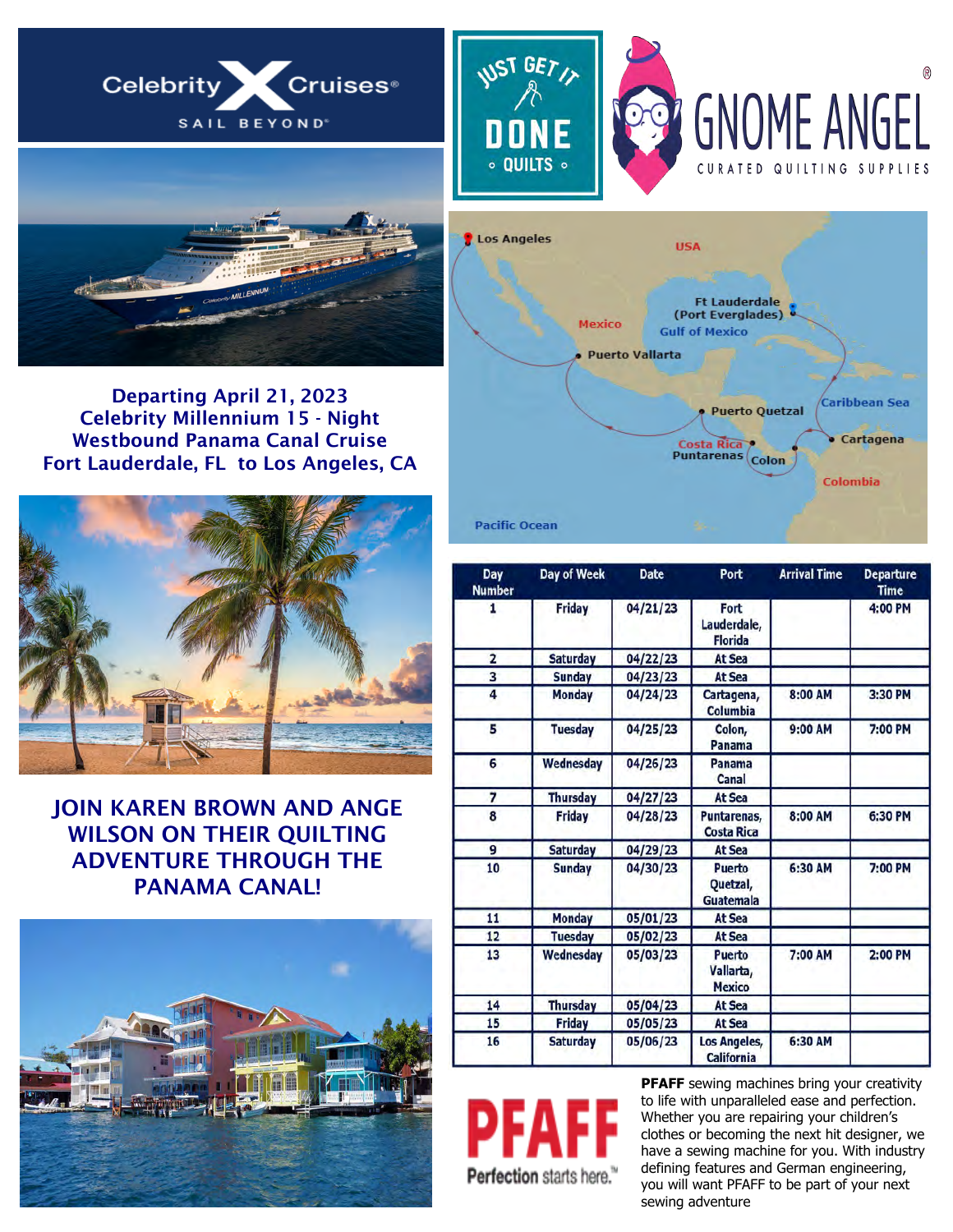

# "A JOURNEY IS BEST MEASURED IN FRIENDS, NOT IN MILES"





**Inside Stateroom from \$3745.28 pp\***



*\*Prices are per person, based on double occupancy in USD.* **Ocean View Stateroom from \$4328.28 pp\* Veranda Stateroom from \$5560.28 pp\***





## This Celebrity Cruises includes the following;

- 15 Night cruise aboard the Celebrity Millennium in chosen stateroom accommodations
- All meals on-board ship including 24 hour room service, beers, spirits, cocktails, liqueurs, frozen drinks, wines by the glass, sodas, juices, specialty coffees and bottled water
- Gratuities, Surf WiFi Package
- On-board entertainment including shows, discos, comedy clubs, bars, lounges, etc.
- Age appropriate kids programming for toddlers, kids, and teens, use of all fitness facilities, pools, hot tubs, sports courts, etc, Taxes, fees and port charges.
- Meet & Greets with Karen Brown and Ange Wilson
- Included PFAFF intro to sewing machine presentation and bonus mini project kit

\*\*Classes with sewing machines, kits, and with Karen Brown and Angie Wilson will be available at additional cost, registration forthcoming.

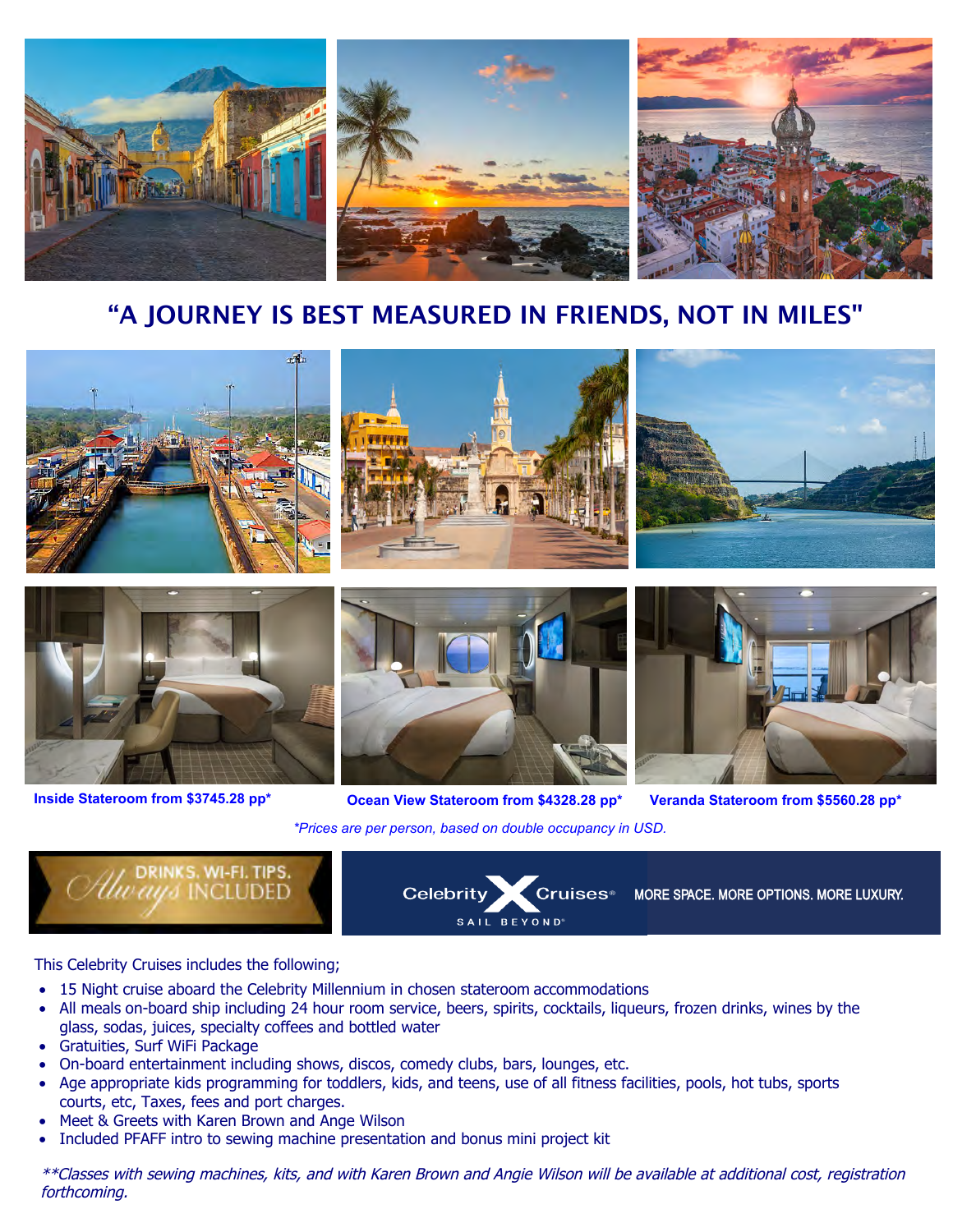

**[JUST GET IT DONE QU](https://www.youtube.com/channel/UCQt_y4kqMQlG1id0n975DVg)ILTS**

**KAREN BROWN** - Nearly 15 years ago Karen began to quilt to escape from work stress. Beginning with minor knowledge of quilting, it wasn't until Karen joined a stitch'n'chat group with her cousin that she gained confidence to finish her first sampler quilt. With the quilt top completed, she wanted to utilize all the scraps and orphan blocks, thus creating her first AFTERQUILT improv project.

Karen realized her tastes were more modern, so she joined the Toronto Modern Quilt Guild. She has participated in two Quiltcons, making numerous friends along the way. She also began making more complicated quilts; gaining new skills with each project. In 2018, Karen volunteered to make a video for a guild block lotto challenge. Even though she didn't know how to film and edit, she was committed to the process and teaching herself filmmaking. These videos lead to her popular YouTube channel, Just Get it Done Quilts which is all about helping quilters decipher all the rules and mix messages they receive.

Today, Just Get It Done Quilts has over 320k subscribers and 15 million views. Weekly, she shares on her channel her tips, tricks and strategies to help you tidy up your sewing space, use up your stash and deal with your UFO's.

She also has expanded her channel with an interview series Karen's Quilt Circle bringing in guests from around the world. They share their expertise, their challenges and of course their love of quilting. In this rapidly changing world, Karen is committed to help fellow quilters find the calm in their hobby, recharge and empower them, so they can be the best quilter they can be.





#### **GN[OME ANGEL](https://www.gnomeangel.com/)**

**ANGE WILSON** - Ange is passionate about quilting and loves rainbows, fussy cutting and Disneyland! She also has a weakness for gnomes, processed sugar and hugs from her two favorite boys. She has been quilting for over 10 years and considers herself still a beginner; to always be learning is a true joy in life.

Ange started GomeAngel.com in 2008 to inspire people to follow their dreams through the sharing of her passion for being creative, seeing the brighter and funnier side of life and answering the age old question, "How hard can it be?"

Ange's a born again Quilter. She's always lusted after quilts when she's seen them in movies, television or other people's homes but she flunked out of Home Economics in High School so the thought of making a quilt scared her witless. (Who knew you could get -3 out of 100 on a sewing exam!) Her Nana gifted her her sewing machine and it made her think that maybe she should make a quilt. In 2010 she made her first patchwork quilt top. Followed by a quilt for Nana in 2011, she made her one because she thought that was the least she could do for the woman that made her mismatched panel shorts for teenage years! This experience had Angie enroll herself into a beginners quilt course. In 2012 she entered the Canberra Quilters annual quilt exhibition, and it was the catalyst for awaking a passion she never had about anything else. In 2013 she made a commitment to make a quilt top a month and it was the best thing she could have done, she is now obsessed with fabrics, growing a massive to do list of quilt patterns and meeting some of the most wonderful, inspiring and creative people she has ever had the pleasure knowing.

too short to die wondering....and besides what's the worse thing that could happen? The greatest compliment she can receive is when someone tells her that she has inspired them and given them the courage to try something they've been dreaming of doing. Her mantra is; "Life's

Gnome Angel provides curated quiting supplies for the joyous creative. Fabric and notions personally selected by Ange Wilson for creatives that find abandonment and joy in their craft.

Through the sharing of her own creative journey as well as the fabric, tools and notions, she has found and strives to make your creative journey unique and personal to you!

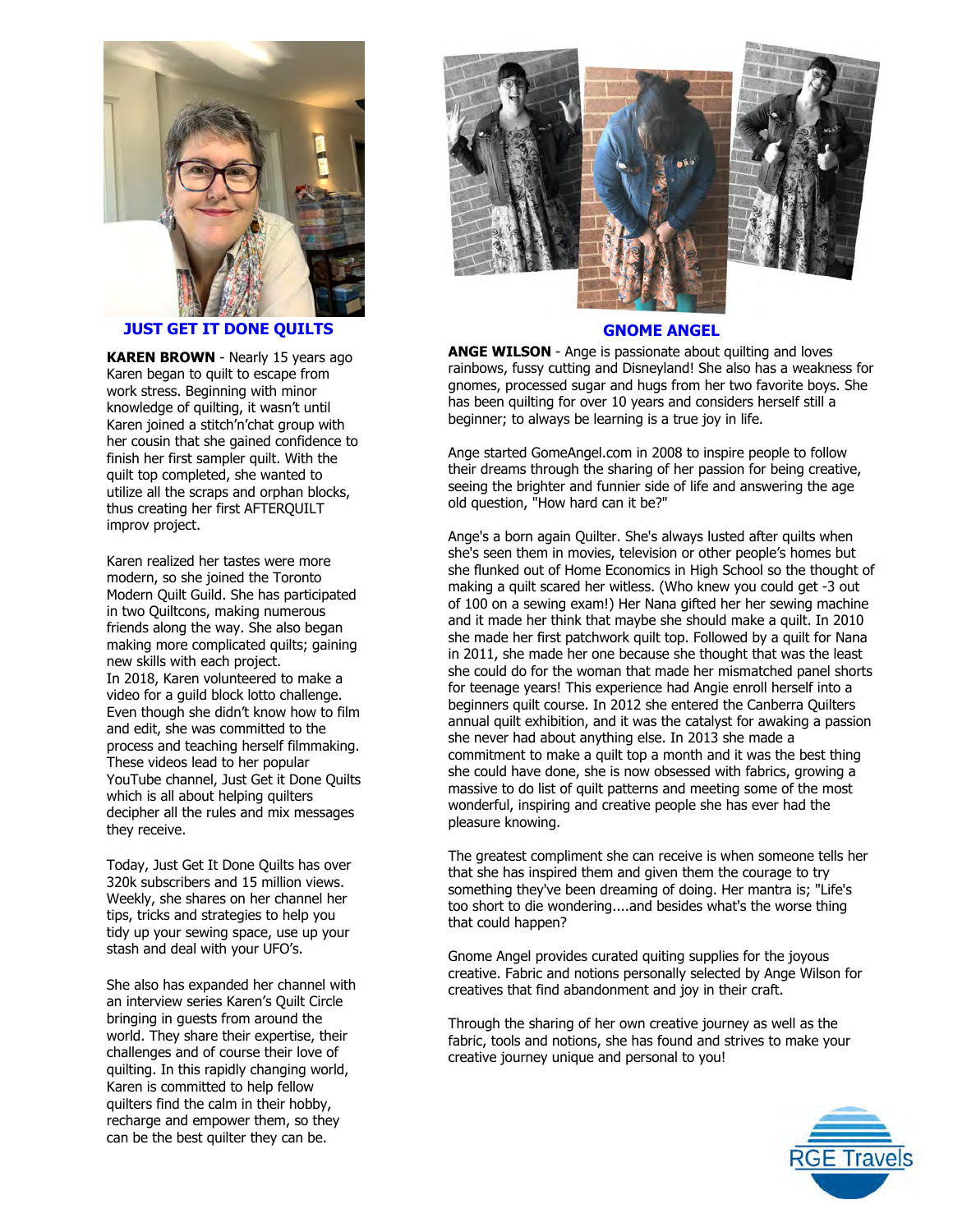## **CLICK LOGO [TO REQUEST BOOKING](www.funseas.com/panama-form)** Fort Lauderdale to Los Angeles

к

## **RESERVATION & TRAVELER INFORMATION FORM**

Celebrity Millennium 15 Westbound Panama Canal April 21, 2023 - May 6, 2023

\_\_\_\_\_\_\_\_\_\_\_\_\_\_\_\_\_\_\_\_\_\_\_\_\_\_\_\_\_\_\_\_\_\_\_\_\_\_\_\_\_\_\_\_\_\_\_\_\_\_\_\_\_\_\_\_\_\_\_\_\_\_

| <b>Traveler Information</b><br>Print name (first/middle/last) EXACTLY as it appears on the Passport<br>you will be using while traveling.                                                                   | <b>Security Information</b><br>To make your vacation as enjoyable as possible and to assist us in<br>preparing official documentation, please provide the following:                                                                                                                                                                             |  |  |
|-------------------------------------------------------------------------------------------------------------------------------------------------------------------------------------------------------------|--------------------------------------------------------------------------------------------------------------------------------------------------------------------------------------------------------------------------------------------------------------------------------------------------------------------------------------------------|--|--|
| Traveler 1: 2008 and 2008 and 2008 and 2008 and 2008 and 2008 and 2008 and 2008 and 2008 and 2008 and 2008 and                                                                                              | Traveler 1: _____ Male ______ Female                                                                                                                                                                                                                                                                                                             |  |  |
|                                                                                                                                                                                                             | Date of Birth (MM/DD/YYYY): \_______/ \________/                                                                                                                                                                                                                                                                                                 |  |  |
|                                                                                                                                                                                                             | If air is included: Add Redress #, if available: _______________________________                                                                                                                                                                                                                                                                 |  |  |
|                                                                                                                                                                                                             | Passport Number: ______________________Citizenship: _____________                                                                                                                                                                                                                                                                                |  |  |
|                                                                                                                                                                                                             |                                                                                                                                                                                                                                                                                                                                                  |  |  |
|                                                                                                                                                                                                             |                                                                                                                                                                                                                                                                                                                                                  |  |  |
|                                                                                                                                                                                                             |                                                                                                                                                                                                                                                                                                                                                  |  |  |
|                                                                                                                                                                                                             | Traveler 2: _____ Male _______ Female                                                                                                                                                                                                                                                                                                            |  |  |
|                                                                                                                                                                                                             |                                                                                                                                                                                                                                                                                                                                                  |  |  |
| Type of Stateroom Requested -* Per person Double Occupancy                                                                                                                                                  | If air is included: Add Redress #, if available: _______________________________                                                                                                                                                                                                                                                                 |  |  |
| ___ Inside \$3745.28* ___ Ocean View \$4328.28*                                                                                                                                                             | Passport Number: _____________________Citizenship: ____________                                                                                                                                                                                                                                                                                  |  |  |
| Deluxe Ocean View Veranda \$5560.28*                                                                                                                                                                        |                                                                                                                                                                                                                                                                                                                                                  |  |  |
| ___ Single Occupancy specify stateroom type: ______________                                                                                                                                                 |                                                                                                                                                                                                                                                                                                                                                  |  |  |
| Deposit per person \$900* Final Payment Due: 21 JAN 2023<br>*\$250 of deposit nonrefundable per person                                                                                                      | Passports and VISAS<br>All guests must have a valid passport with at least 6 months validity from return<br>date. It is the responsibility of each guest to ensure any applicable visas for all                                                                                                                                                  |  |  |
| Additional Stateroom Options* Rates provided upon request*                                                                                                                                                  | countries visited have been obtained prior to departure. Failure to obtain correct<br>documentation will mean the guest will be unable to participate in particular shore                                                                                                                                                                        |  |  |
|                                                                                                                                                                                                             | excursions and may be denied boarding and/or entry into certain countries. Meeting                                                                                                                                                                                                                                                               |  |  |
|                                                                                                                                                                                                             | necessary passport and visa entry requirements and costs is the sole responsibility<br>of guests.                                                                                                                                                                                                                                                |  |  |
|                                                                                                                                                                                                             |                                                                                                                                                                                                                                                                                                                                                  |  |  |
| Crown & Anchor Number:                                                                                                                                                                                      | <b>Emergency Contact</b>                                                                                                                                                                                                                                                                                                                         |  |  |
| Flight Arrangements Needed - Booked via Air by Celebrity*                                                                                                                                                   |                                                                                                                                                                                                                                                                                                                                                  |  |  |
|                                                                                                                                                                                                             |                                                                                                                                                                                                                                                                                                                                                  |  |  |
|                                                                                                                                                                                                             |                                                                                                                                                                                                                                                                                                                                                  |  |  |
|                                                                                                                                                                                                             | Health                                                                                                                                                                                                                                                                                                                                           |  |  |
| *Air will be booked no later than 90 days before departure. Should any flight<br>interruptions occur, Air by Celebrity will notify cruise ship and provide assistance and<br>alternate travel arrangements. | Some areas on the ship may involve considerable walking, stairs or inclines.<br>Travelers should be in reasonably good health, persons requiring assistance<br>advised to be accompanied by a companion who is capable of and totally<br>responsible for providing assistance. All needs of this nature must be relayed in<br>advance of travel. |  |  |
| Optional Pre/Post Cruise Package*                                                                                                                                                                           | Initial here to indicate you have read and understand this: ________                                                                                                                                                                                                                                                                             |  |  |
| Optional 1 Night Pre-Cruise Hotel - Fort Lauderdale, Florida                                                                                                                                                |                                                                                                                                                                                                                                                                                                                                                  |  |  |
| _____ Optional 1 Night Post-Cruise Hotel - Los Angeles, California                                                                                                                                          | Handicapped /mobility assistance needed - check mark and list below:                                                                                                                                                                                                                                                                             |  |  |

\*Packages include accommodations, airport to hotel /port transfers, and breakfast Pricing details provided upon optional package selection and request.